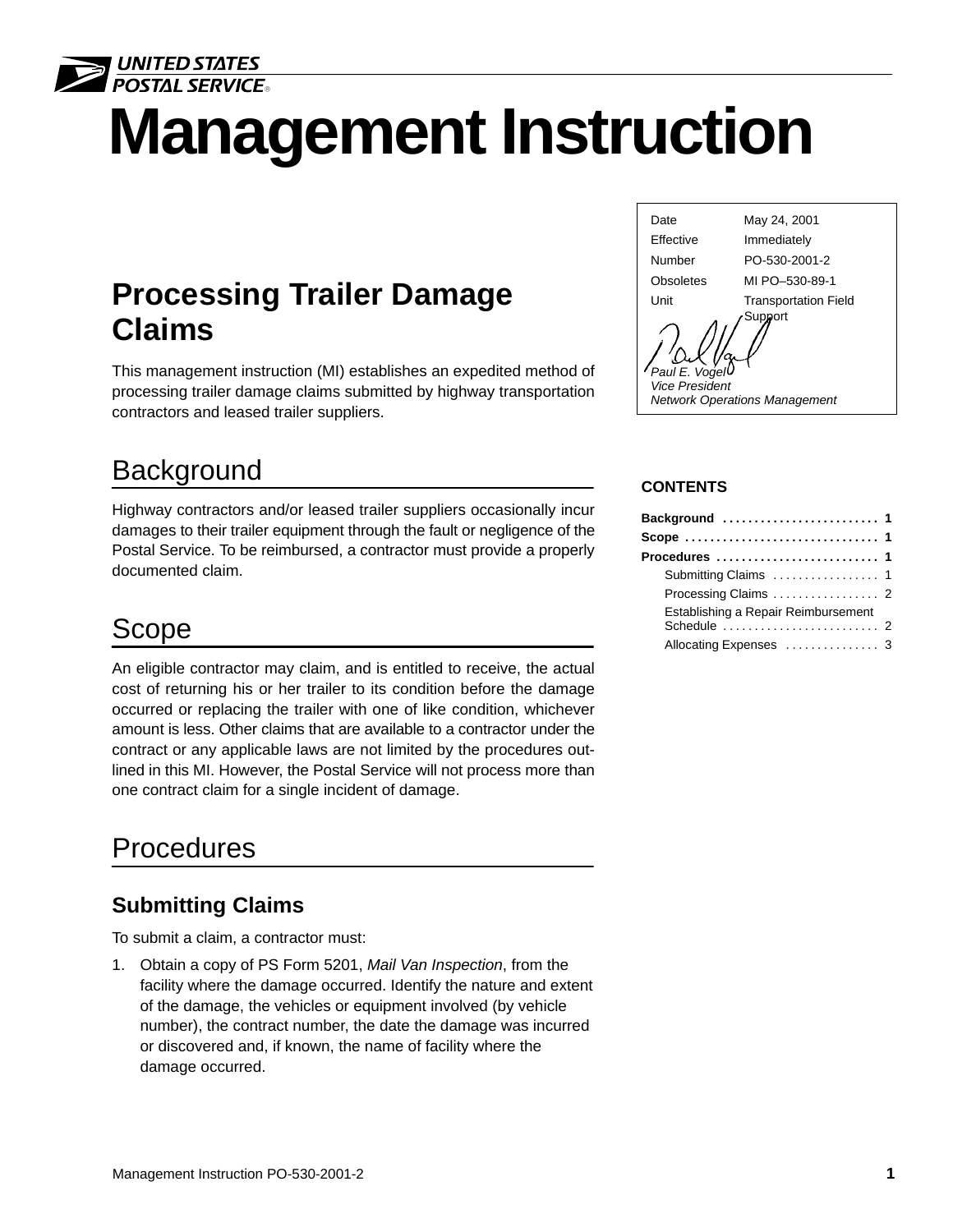- 2. Submit a signed Standard Form (SF) 95, Claim for Damage, Injury, or Death, within 60 days of the date damage was incurred, to the manager, Transportation Contracts (MTC), who has jurisdiction for the particular route. A written statement must be included certifying that damage was caused by Postal Service negligence accompanied by the PS Form 5201.
- 3. Include estimates and all supporting documentation, such as photos, accident reports, witness statements and/or notes from physical inspection of the equipment to substantiate the claim. Obtain verbal approval for claims under \$100 from the local administrative official prior to repairs. For damages over \$100, two repair estimates must be obtained and submitted with the SF 95 to the area MTC.
- 4. Submit proof to the area transportation contract office, as required by the MTC, that repairs have been made to trailer equipment.

## **Processing Claims**

To process a claim, the area MTC must:

- 1. Review the claim and all supporting documentation provided by the contractor.
- 2. Complete PS Form 7440, Contract Route Service Order, within 28 days of receipt.
- 3. Return the claim to the contractor if further documentation or information is required as described under Submitting Claims. An explanation letter denying the claim should be sent if claim is unacceptable.
- 4. Adjudicate, in case of disputed claims, in accordance with the claims and disputes clause of the particular contract.

The MTC makes the final decision on all payments for reimbursement of trailer damage claims.

## **Establishing a Repair Reimbursement Schedule**

To establish a repair reimbursement schedule, the area MTC, or a designee, based on the type of contract, may:

- 1. Negotiate an individual schedule with a highway contractor.
- 2. Describe in each schedule the specific repair items to be covered, the length of time the schedule remains in effect, and an agreed upon reimbursable amount for each item, when possible.
- 3. Discuss with a contractor any scheduled repairs over the maximum allowable limits of between \$500 – \$1,000 per item and establish each schedule for a recommended term of at least one year.